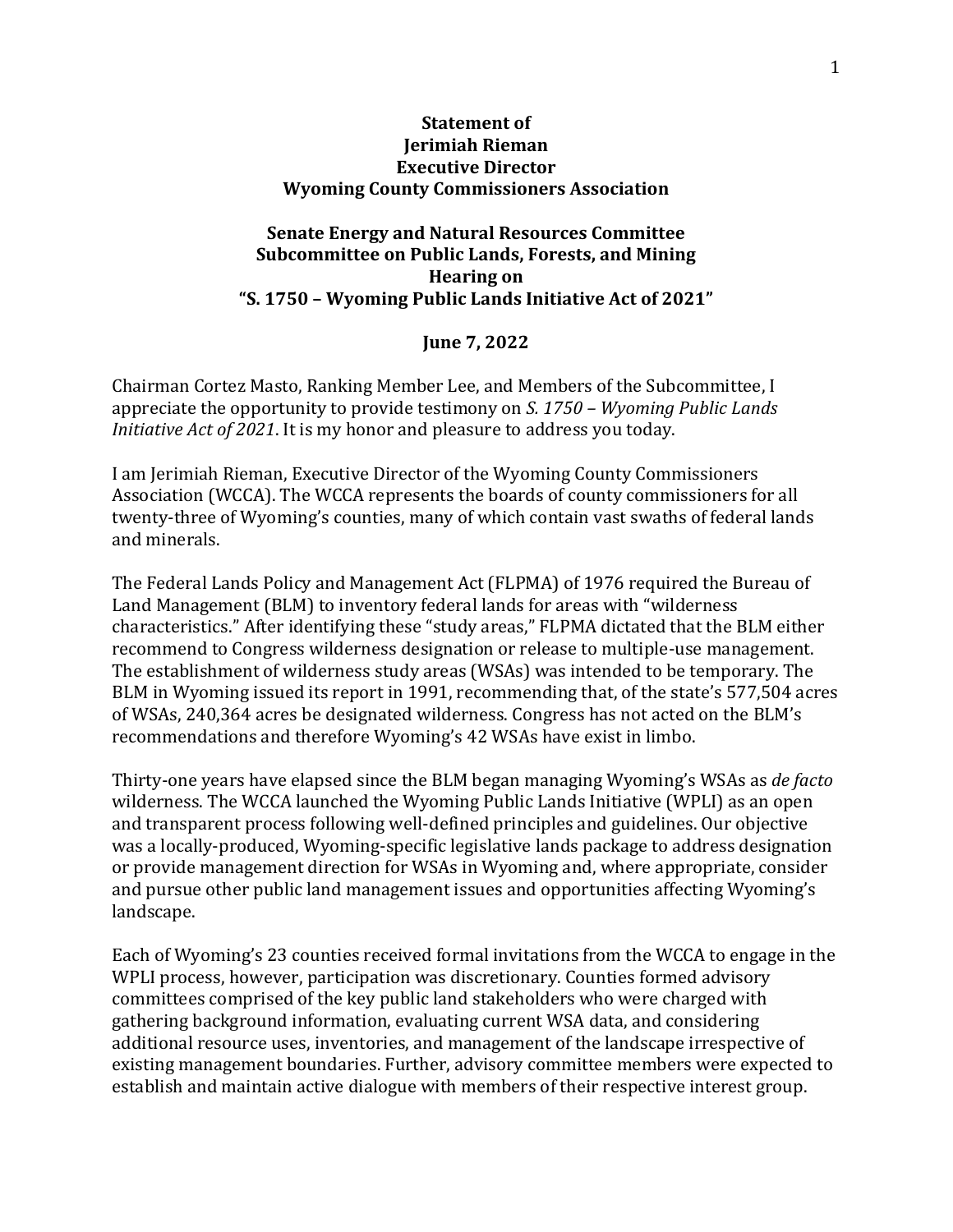The public attended meetings, site visits, and other forums and were encouraged to provide presentations, engage in commentary, and submit proposals for consideration. Minutes were taken and, collectively, other documents produced by or circulated among the advisory committee (e.g., maps, options, proposals, recommendations, etc.), were posted on the interactive WPLI Information Hub which is accessible from the WCCA's website.

Advisory committee work focused on generating ideas and developing draft recommendations. Once complete, final recommendations were advanced to the appropriate board of county commissioners in 2018 and, thereafter, to the WCCA for legislative drafting. Consensus was an aspiration, however, not demanded. For some, consensus means vetoes exist and, unfortunately, those groups rest on my way or highway approaches. It is untenable that communities be under this Sword of Damocles. Nevertheless, Wyoming's counties ensured everyone's voice was heard and developed collaborative legislation.

S. 1750 – Wyoming Public Lands Initiative Act of 2021 (S. 1750) was written in Wyoming – NOT Washington, D.C. It is the result of years of stakeholder work that included communities, conservation organizations, outdoor recreation groups, mineral industries, ranching and agriculture, and wildlife associations. These organizations found common ground on wilderness designation in multiple areas, while directing management of others consistent with the BLMs resource management plans. S. 1750 conserves public lands in Campbell, Carbon, Fremont, Hot Springs, Johnson, Natrona, and Washakie counties.

## *Carbon County*

In Carbon County, S. 1750 designates the Encampment River Canyon and Prospect Mountain WSAs as wilderness and, outside existing WSAs, establishes the Black Cat Special Management Area. Further, S. 1750, places the Bennett Mountain WSA under special management area governance. In 1991, the BLM determined the Bennett Mountain WSA was not suitable for wilderness designation. In other words, the BLM determined: (1) man's imprint is noticeable, (2) the WSA lacks opportunities for solitude or primitive, unconfined recreation, (3) its size make it impracticable for preservation, and/or (4) it does not contain features of scientific, educational, scenic, or historical value.

## *Fremont and Natrona Counties*

In Fremont and Natrona Counties, S. 1750 places the Sweetwater Rocks under special management area governance, consolidating the Lankin Dome, Split Rock, Savage Peak, and Miller Springs WSAs. The BLM determined these areas were not suitable for wilderness designation.

# *Fremont County*

In Fremont County, S. 1750 designates the Sweetwater Canyon WSA as wilderness, adding 2,974 acres more than the BLM recommended for wilderness designation. Further, S. 1750: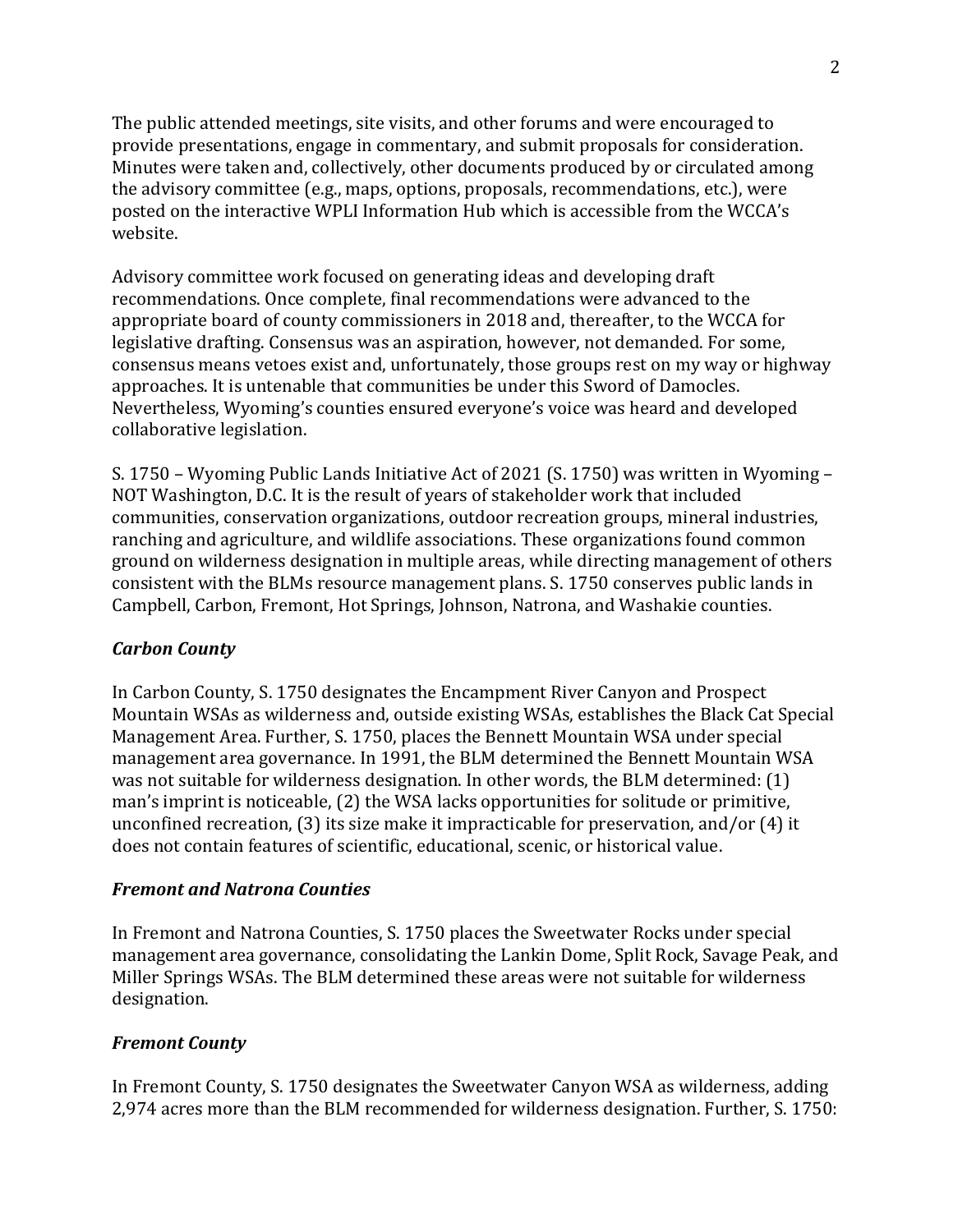- Releases the Copper Mountain and Whiskey Mountain WSAs to multiple-use management, subject to management restrictions, and
- Creates the Dubois Badlands Recreation Area and National Conservation Area.

The BLM determined these areas were not suitable for wilderness designation.

## *Campbell and Johnson Counties*

In Campbell and Johnson Counties, S. 1750 places the Fortification Creek WSA under special management area governance. The BLM determined this area was not suitable for wilderness designation.

# *Johnson County*

In Johnson County, S. 1750, places the Gardner Mountain and North Fork WSAs under special management area governance and corrects BLM naming errors. The BLM determined these areas were not suitable for wilderness designation.

# *Hot Springs and Washakie Counties*

In Hot Springs and Washakie Counties, S. 1750 places the Cedar Mountain WSA under special management area governance. The BLM determined more than half of the Cedar Mountain WSA was not suitable for wilderness designation.

## *Washakie County*

In Washakie County, S. 1750, designates nearly half of the Bobcat Draw WSA as wilderness. The remaining portion is controlled by special management prescriptions. The Big Horn County section of the Bobcat Draw WSA was excluded from the WPLI process. Further, S. 1750, releases the Honeycombs WSA to multiple-use management.

Of emphasis, with one exception, every WSA released from "study" is arranged under special management area governance and has meaningful restrictive prescriptions applied, such as, withdrawal from mineral and geothermal leasing. Accordingly, development is not likely. However, special management area designation may provide the BLM with flexibility, where necessary, to control noxious weeds or perform hazardous fuels treatments to protect communities from catastrophic flooding, wildfire, and other disasters.

S. 1750 exemplifies leadership and attention to local collaboration and represents many adjustments and compromises. The legislation considers existing uses, respects valid rights, and balances different outdoor recreational demands. In total, S. 1750 has been thoroughly vetted and includes protections that benefit all Wyomingites, Americans, and these important landscapes.